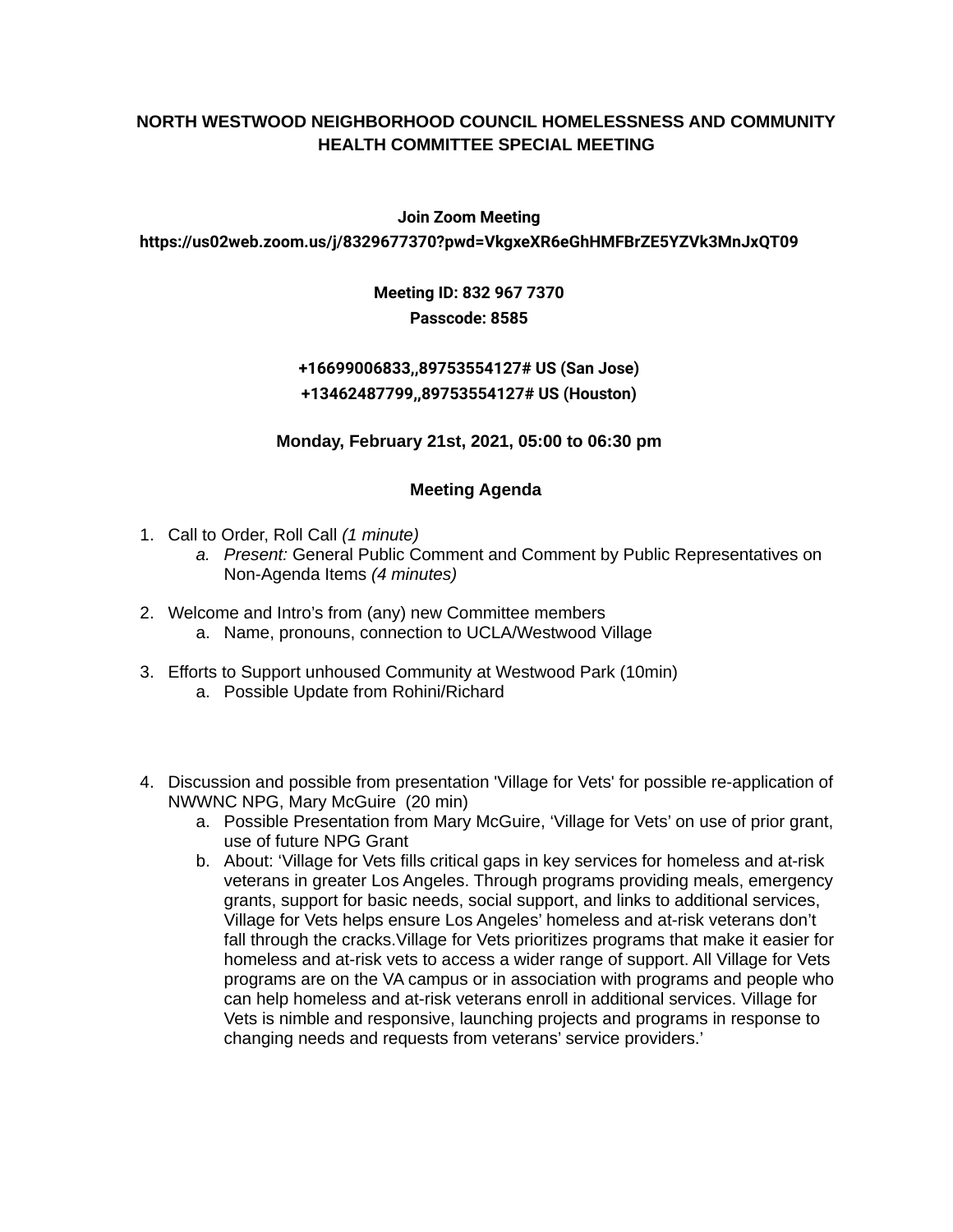- c. Report-back from last NPG: "The 2021-22 Neighborhood Purpose Grant we received helped us connect basic needs support to unhoused Veterans living in the VA's Care and Treatment Rehabilitation Services tent camp last year. By providing three nutritious meals/day, we helped stabilize these vulnerable Veterans who did not have access to food through the VA, some of whom have now transitioned into our new Tiny Shelters program at the VA campus. Now, they have a warm and safe place to sleep at night and access to housing focused services to support their journey into permanent housing and overall community safety and wellness."
- 5. Discussion and possible from presentation 'Eayikes'/'Homey Made Meals' for possible re-application of NWWNC NPG, Alex Yoon (15 min)
	- a. About possible Applicant: "HMM is a 100% people-powered initiative adapted to the safety measures required during Covid-19. Within the safety and comfort of their homes, volunteers from all around Southern California prepare, deliver, and serve homemade meals every day. Partnering with shelters and coalitions, we have moved past merely existing as a project. We are a community— a network of networks— a family founded and bounded by food."
	- b. https://eayikes.org/homey-made-meals
- 6. Discussion and Vote CIS in opposition to CF 21-4118-S9: 'Designation of Prohibited Locations / Council District 5 / Los Angeles Municipal Code Section 41.18 and in opposition to CF 21-4118: Designation of Prohibited Location Resolution Series / Los Angeles Municipal Code Section 41.18', (Jacob W, 15 min)
	- a. Council Files: https://cityclerk.lacity.org/lacityclerkconnect/index.cfm?fa=ccfi.viewrecord&cfnum ber=21-4118-S9 and https://cityclerk.lacity.org/lacityclerkconnect/index.cfm?fa=ccfi.viewrecord&cfnum ber=21-4118
	- b. Motion: "The North Westwood Neighborhood Council opposes the motion in Council File 21-4118-S9 to criminalize our unhoused neighbors at the listed locations, including Westwood Park. Banning unhoused Angelenos from living within 500 feet of the park will only cause displacement and dispossession. This motion and others under the new 41.18 structure (those in the 21-4118 series) lead the City further away from truly effective measures instead. We urge 21-4118-S9 be repealed."
	- c. Full CIS: [https://docs.google.com/document/d/1y-ouHHE4h5\\_eJiiIUA-XXPJIgGgY4ZR-juy](https://docs.google.com/document/d/1y-ouHHE4h5_eJiiIUA-XXPJIgGgY4ZR-juyVYeFHs4s/edit) [VYeFHs4s/edit](https://docs.google.com/document/d/1y-ouHHE4h5_eJiiIUA-XXPJIgGgY4ZR-juyVYeFHs4s/edit)
- 7. Upcoming 'Westwood Connect Day' Spring 2022, James Ingram CD5 (15min)
	- a. How NWWNC 'Community Health & Homelessness' Committee can be involved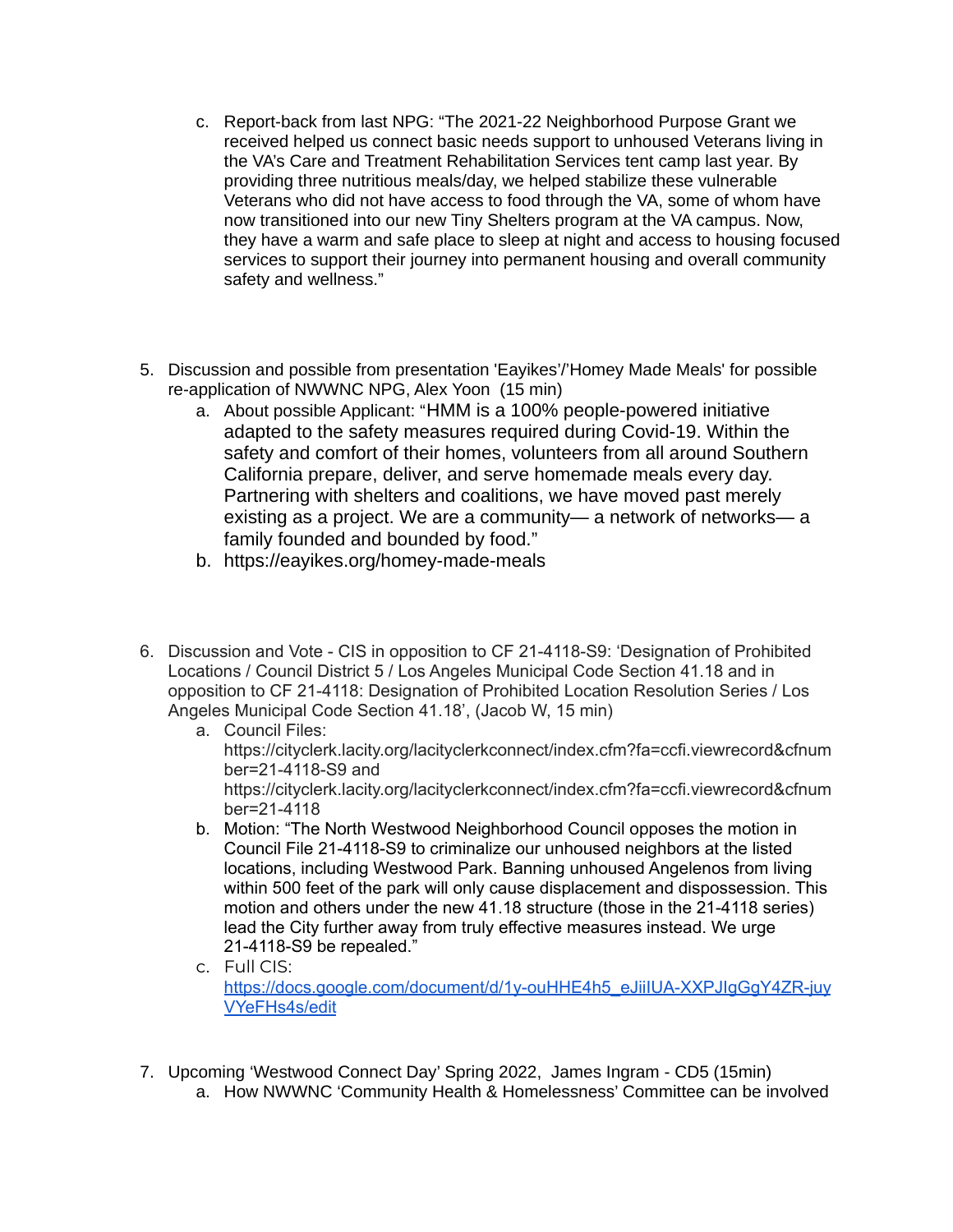- 8. Presentation, Discussion, and possible vote to Support the 'Healthy Streets LA Ballot Initiative', Michael Schneider - CD5 (15min)
	- a. About: 'The proposed ordinance states that its purpose would be to require the City to prioritize street improvement measures described in the City's Mobility Plan. The City's Mobility Plan includes concept maps for a connected network of pedestrian, bicycle, transit, and vehicle routes in the City. The ordinance would apply when the City makes a qualifying improvement, including a paving project, to a segment of a City-owned street identified in the Mobility Plan's network concept maps. Under certain circumstances, the ordinance would provide for the installation of street enhancements described in the Mobility Plan's network as part of the improvements along that segment undertaken by the City. The ordinance also would require the City to provide publicly accessible information regarding improvement projects to enable the public to monitor and evaluate implementation of the Mobility Plan.**'**
	- b. Full Ballot Measure: https://docs.google.com/document/d/1fb41WPREHBE\_mAiwbxWPyHplGpbzIjWi A98KjNmez9U/edit
- 9. 2022 Westwood LAHSA Homelessness Count, Andrew, Nuha (10 min)
	- *a. [https://www.theycountwillyou.org/westwood\\_count\\_20220126](https://www.theycountwillyou.org/westwood_count_20220126)*
	- *b. 'Los Angeles, CA, 90024 10822 Wilshire Blvd SPA 5 February 23, 10:00 PM - February 24, 12:00 AM Westwood Presbyterian Church Proof of COVID-19 Vaccination: Required ADA Accessible: Yes Parking Available: Parking on Site'*
- *10.* Other Items:
	- a. Possible 2022 NWWNC CHH-hosted City Attorney's Candidates Forum, Andrew (5 min)
- 11. Adjourn

**THE AMERICAN WITH DISABILITIES ACT** - As a covered entity under Title II of the Americans with Disabilities Act, the City of Los Angeles does not discriminate on the basis of disability and, upon request, will provide reasonable accommodation to ensure equal access to its programs, services and activities. Sign language interpreters, assistive listening devices and other auxiliary aids and/or services, may be provided upon request. To ensure availability of services, please make your request at least 3 business days (72 hours) prior to the meeting you wish to attend by contacting Michael Skiles at northwestwoodcouncil@gmail.com.

**PUBLIC ACCESS OF RECORDS** – In compliance with Government Code section 54957.5,